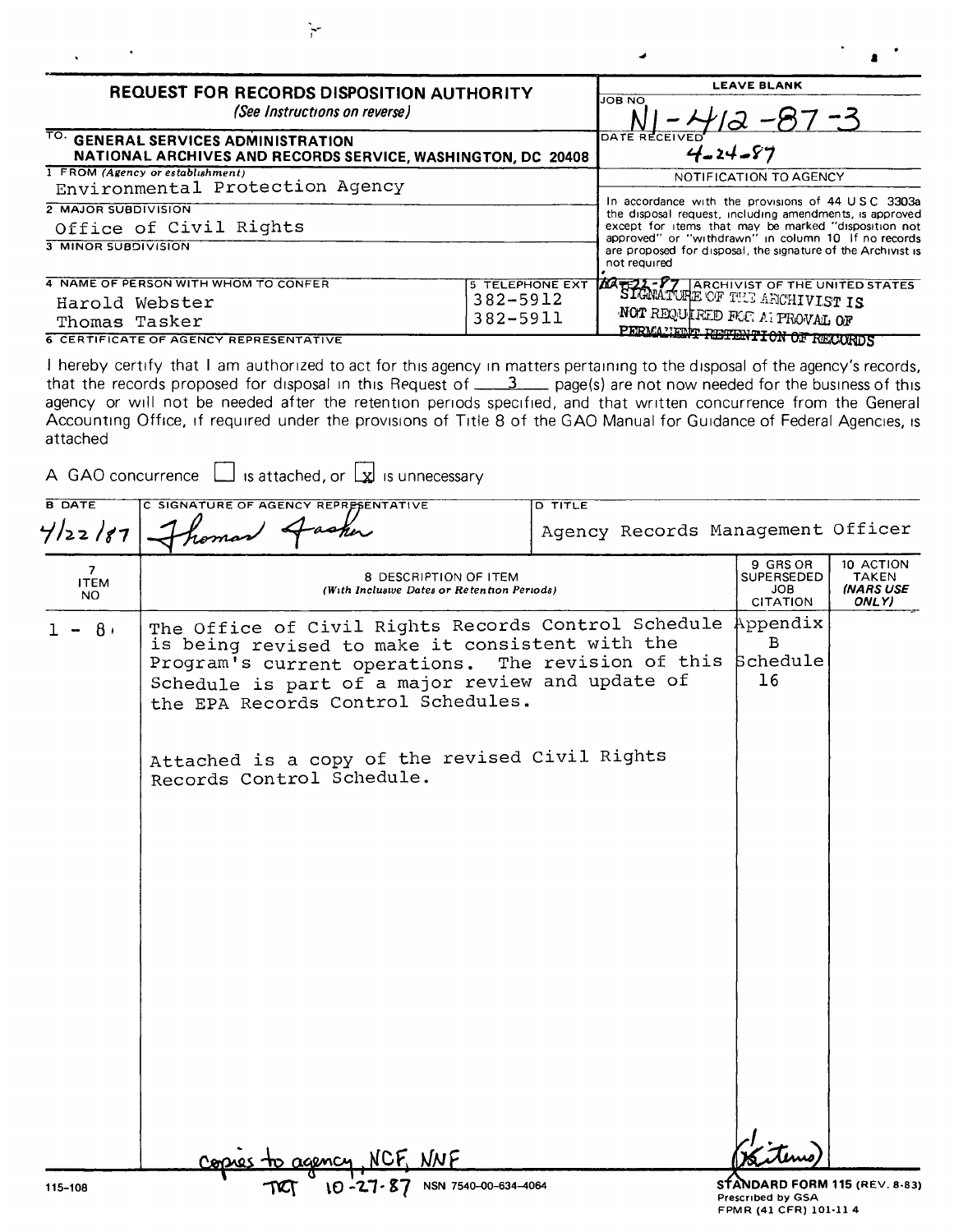|                                      | TITLE OF SCHEDULE                                                                                                                                                                                                                                                                                                                                                                                                                                        | COVERAGE OF SCHEDULE                                                                                                                                                                 |  |
|--------------------------------------|----------------------------------------------------------------------------------------------------------------------------------------------------------------------------------------------------------------------------------------------------------------------------------------------------------------------------------------------------------------------------------------------------------------------------------------------------------|--------------------------------------------------------------------------------------------------------------------------------------------------------------------------------------|--|
|                                      | CIVIL RIGHTS RECORDS                                                                                                                                                                                                                                                                                                                                                                                                                                     | <b>AGENCYWIDE</b>                                                                                                                                                                    |  |
| <b>TTEM</b>                          | NAME AND DESCRIPTION OF RECORD/FILE                                                                                                                                                                                                                                                                                                                                                                                                                      | RETENTION PERIOD AND DISPOSITION                                                                                                                                                     |  |
| 1.                                   | Civil Rights Program Subject File.                                                                                                                                                                                                                                                                                                                                                                                                                       |                                                                                                                                                                                      |  |
|                                      | a. General Subject file containing correspondence,<br>memoranda, reports, printed and published materials,<br>and other records relating to major policies and<br>activities of Civil Rights Program. Includes<br>Affirmative Action Plans, committee documentation,<br>copies of legislation, rules, and requlations,<br>correspondence with other EPA offices and research<br>centers, speeches, and other general records not<br>pertaining to cases. | Retention: Permanent.<br>Disposition: Break file at end of year. Keep<br>in office 5 years, then transfer to FRC. Offer<br>to National Archives when 25 years old. in 5 year blocks. |  |
|                                      | b. General subject file containing records relating<br>to the administrative management of the Civil Rights-                                                                                                                                                                                                                                                                                                                                             | Retention: Retain 3 years.                                                                                                                                                           |  |
|                                      | Program.                                                                                                                                                                                                                                                                                                                                                                                                                                                 | Disposition: Break file at end of year- Keep<br>in office for 3 years, then destroy.                                                                                                 |  |
| 2.                                   | Discrimination Complaint File. Records created in<br>receipt and processing of complaints of discrimination<br>by employees or applicants for employment with the<br>Agency. Complaints relate to alleged discrimination<br>in matters of race, color, sex, religion, national<br>origin, age, handicap or reprisal.                                                                                                                                     |                                                                                                                                                                                      |  |
|                                      | a. Official Case Files. As per 29 CFR 1613.222, includes<br>complaint form and investigation report. May also include<br>transcript of hearing testimony, copy of findings, and                                                                                                                                                                                                                                                                          | Retention: Retain 4 years after final<br>adjudication.                                                                                                                               |  |
|                                      | recommended decision issued by EEOC complaints examiner,<br>copy of decision by EPA Administrator, and copies of<br>decisions by Equal Employment Opportunity Commission,<br>Merit Systems Protection Board.                                                                                                                                                                                                                                             | Disposition: Break file upon final adjudication<br>of cases. Keep in office 4 years, then destroy.                                                                                   |  |
|                                      | b. Unofficial (Duplicate) Copies of Case Files. Includes<br>all other copies of discrimination complaints case files<br>and duplicates of documents files in official case files in                                                                                                                                                                                                                                                                      | Retention: Retain 1 year after final adjudica-<br>tion.                                                                                                                              |  |
|                                      | item 1(a) above.                                                                                                                                                                                                                                                                                                                                                                                                                                         | Disposition: Break file upon final adjudication<br>of case. Keep in office l year, then destroy.                                                                                     |  |
|                                      | c. Background Case Documents. Includes all background<br>documents pertaining to compleint eases but not required                                                                                                                                                                                                                                                                                                                                        | Retention: Retain 1 year after final adjudica-<br>tion.                                                                                                                              |  |
| to be maintained by 29 CFR 1613.222. |                                                                                                                                                                                                                                                                                                                                                                                                                                                          | Disposition: Break file upon final adjudication<br>of cases. Keep in office 1 year, then destroy.                                                                                    |  |
|                                      |                                                                                                                                                                                                                                                                                                                                                                                                                                                          |                                                                                                                                                                                      |  |

 $\overline{\phantom{a}}$ 

 $\mathcal{L}_{\text{max}}$ 

 $\sim$ 

 $\Delta \sim 10^4$ 

 $\sim$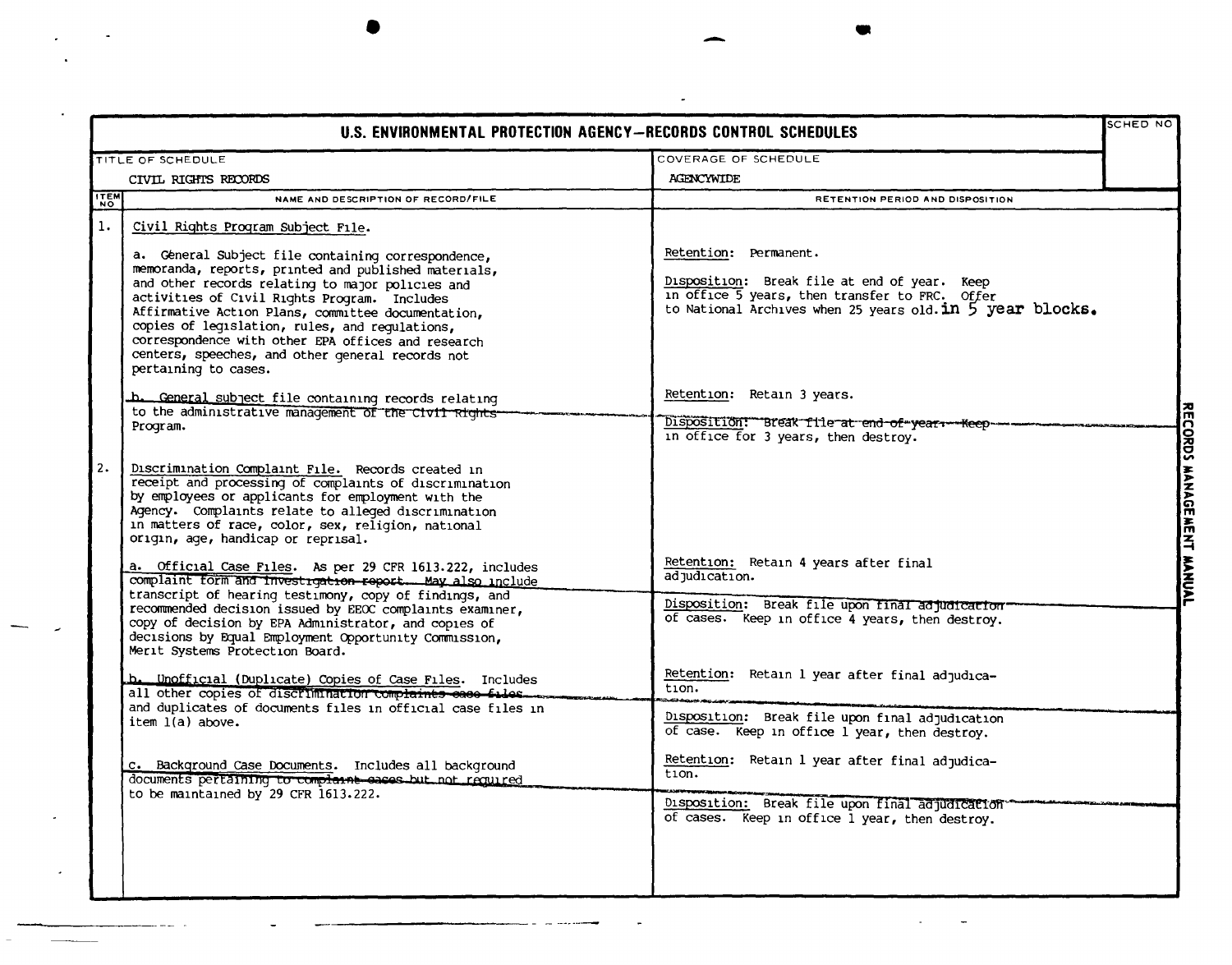|             | U.S. ENVIRONMENTAL PROTECTION AGENCY-RECORDS CONTROL SCHEDULES                                                                                                                                                                                                                                                                                                                                                                                                                                                                                                                                                                                                                                                                                                                                          |                                                                                                                                                                                                                                                       | SCHED.NO |  |
|-------------|---------------------------------------------------------------------------------------------------------------------------------------------------------------------------------------------------------------------------------------------------------------------------------------------------------------------------------------------------------------------------------------------------------------------------------------------------------------------------------------------------------------------------------------------------------------------------------------------------------------------------------------------------------------------------------------------------------------------------------------------------------------------------------------------------------|-------------------------------------------------------------------------------------------------------------------------------------------------------------------------------------------------------------------------------------------------------|----------|--|
|             | TITLE OF SCHEDULE<br>CIVIL RIGHTS RECORDS                                                                                                                                                                                                                                                                                                                                                                                                                                                                                                                                                                                                                                                                                                                                                               | COVERAGE OF SCHEDULE<br><b>AGENCYWIDE</b>                                                                                                                                                                                                             |          |  |
| <b>ITEM</b> | NAME AND DESCRIPTION OF RECORD/FILE                                                                                                                                                                                                                                                                                                                                                                                                                                                                                                                                                                                                                                                                                                                                                                     | RETENTION PERIOD AND DISPOSITION                                                                                                                                                                                                                      |          |  |
|             | d. External Program Discrimination Compliant Files.<br>Records created in receipt and processing of discrimination                                                                                                                                                                                                                                                                                                                                                                                                                                                                                                                                                                                                                                                                                      | Retention: Retain 4 years after final<br>adjudication.                                                                                                                                                                                                |          |  |
|             | complaints filed against recipients and beneficiaries<br>of EPA financial assistance. Complaints relate to alleged<br>discrimination on the basis of race, color, national<br>origin, sex, handicap, and age.                                                                                                                                                                                                                                                                                                                                                                                                                                                                                                                                                                                           | Disposition: Break file upon final adjudication<br>of case. Keep in office 4 years, then destroy.                                                                                                                                                     |          |  |
| 3.          | Affirmative Action Plans. Includes all records used in<br>the development of Affirmative Actions Plans.                                                                                                                                                                                                                                                                                                                                                                                                                                                                                                                                                                                                                                                                                                 |                                                                                                                                                                                                                                                       |          |  |
|             | a. Official copy of consolidated Affirmative Actions<br>Plan.                                                                                                                                                                                                                                                                                                                                                                                                                                                                                                                                                                                                                                                                                                                                           | Retention: Retain 5 years.                                                                                                                                                                                                                            |          |  |
|             | b. Copies of feeder plans to consolidated Affirmative<br>Action Plan.                                                                                                                                                                                                                                                                                                                                                                                                                                                                                                                                                                                                                                                                                                                                   | Disposition: Break file when plan has been<br>developed. Keep in office 5 years, then destroy.<br>Retention: Retain 5 years.<br>Disposition: Break file when plan has been<br>completed. Keep in office 5 years, then destroy.                        |          |  |
| 4,          | Compliance Files (Official Case Files). Records created<br>in receipt and processing of violations of labor standard<br>practices. Contains reviews, background papers relating<br>to contractor employment practices. Includes expy of<br>letter and investigative reports from Department of Labor<br>(DOL) notifying the Agency of violations by cont actor(s)<br>of labor standard practices; copy of Davis-Bacon Collec-<br>tive Bargaining Agreement Entry Forms; copy of DOL Form<br>WH-56; copy of EPA Form 2505-2 (Record of Public Funds<br>Received); copy of check to EPA paid by the contractor<br>for liquidated damages for overtime violations by contrac-<br>tor; copy of followup letter to the contractor from Office<br>of Civil Rights and DOL; copies of certified receipt forms. | Retention: Retain 7 years.<br>Disposition: Break file when violations have<br>been resolved or reviews of contractor's<br>employment practices have been completed. Keep<br>in office for 2 years, then transfer to FRC.<br>Destroy when 7 years old. |          |  |
| 5.          | External Compliance Program Compliance Reviews. Records<br>of civil rights compliance reviews by EDA of its appli-<br>cants for and recipients of its financial assistance.                                                                                                                                                                                                                                                                                                                                                                                                                                                                                                                                                                                                                             | Retention: Retain 7 years.<br>Disposition: Break file after completion of<br>investigation. Keep in office 2 years, then<br>transfer to the FRC. Destroy when 7 years old.                                                                            |          |  |

 $\mathcal{F}(\mathcal{F})$  , we

 $\alpha_{\rm{eff}}=0.01$ 

 $\mathcal{L}^{\text{max}}_{\text{max}}$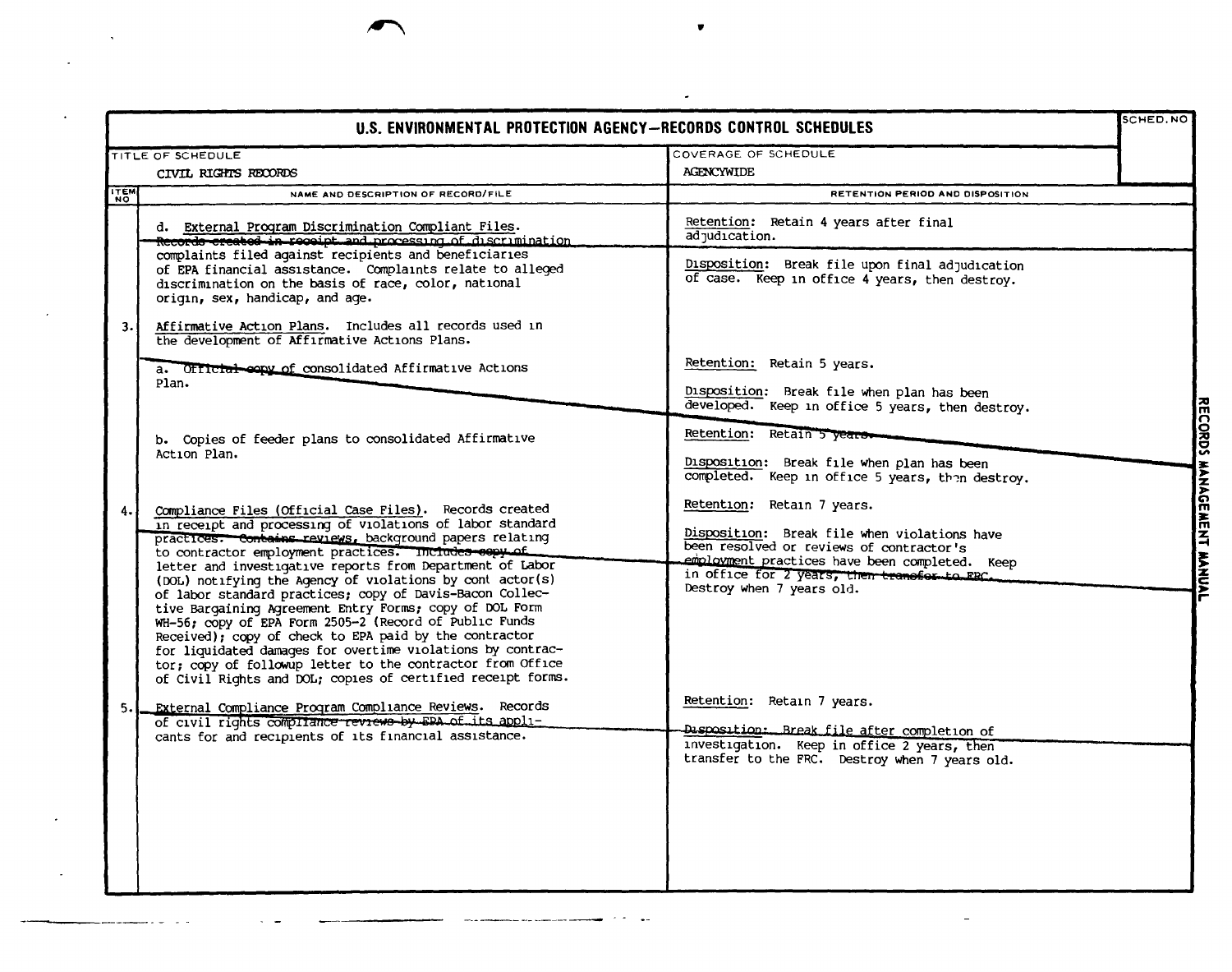|                   |                                                                                                           | U.S. ENVIRONMENTAL PROTECTION AGENCY-RECORDS CONTROL SCHEDULES                                                      | SCHED.NO |
|-------------------|-----------------------------------------------------------------------------------------------------------|---------------------------------------------------------------------------------------------------------------------|----------|
| TITLE OF SCHEDULE |                                                                                                           | COVERAGE OF SCHEDULE                                                                                                |          |
|                   | CIVIL RIGHTS RECORDS                                                                                      | <b>AGENCYWIDE</b>                                                                                                   |          |
| <b>ITEM</b>       | NAME AND DESCRIPTION OF RECORD/FILE                                                                       | RETENTION PERIOD AND DISPOSITION                                                                                    |          |
| 6.                | Employment Statistics File. Include records documenting<br>employment statistics relating to race and sex | Retention: Retain 5 years.                                                                                          |          |
|                   | sex.                                                                                                      | Disposition: Review file annually and destroy<br>records older than 5 years.                                        |          |
| 7.1               | Counseling Files. Includes records used in the<br>counsering of employees. Records consist of reports     | Retention: Retain 3 years.                                                                                          |          |
|                   | of interviews, analyses, and related records.                                                             | Dispecttions Proak file at end of wear . Keen<br>in office and destroy records 3 years after<br>final adjudication. |          |
| 8.                | EEO Semi-annual Report on Discrimination Complaints.                                                      | Retention: Retain 4 years.                                                                                          |          |
|                   |                                                                                                           | DISposition: Break-file at end of fiscal year.<br>Keep in office for 4 years, then destroy.                         |          |
|                   |                                                                                                           |                                                                                                                     |          |
|                   |                                                                                                           |                                                                                                                     |          |
|                   |                                                                                                           |                                                                                                                     |          |

 $\langle \star \rangle$ 

 $\bar{\lambda}$ 

 $\sigma_{\rm{max}}$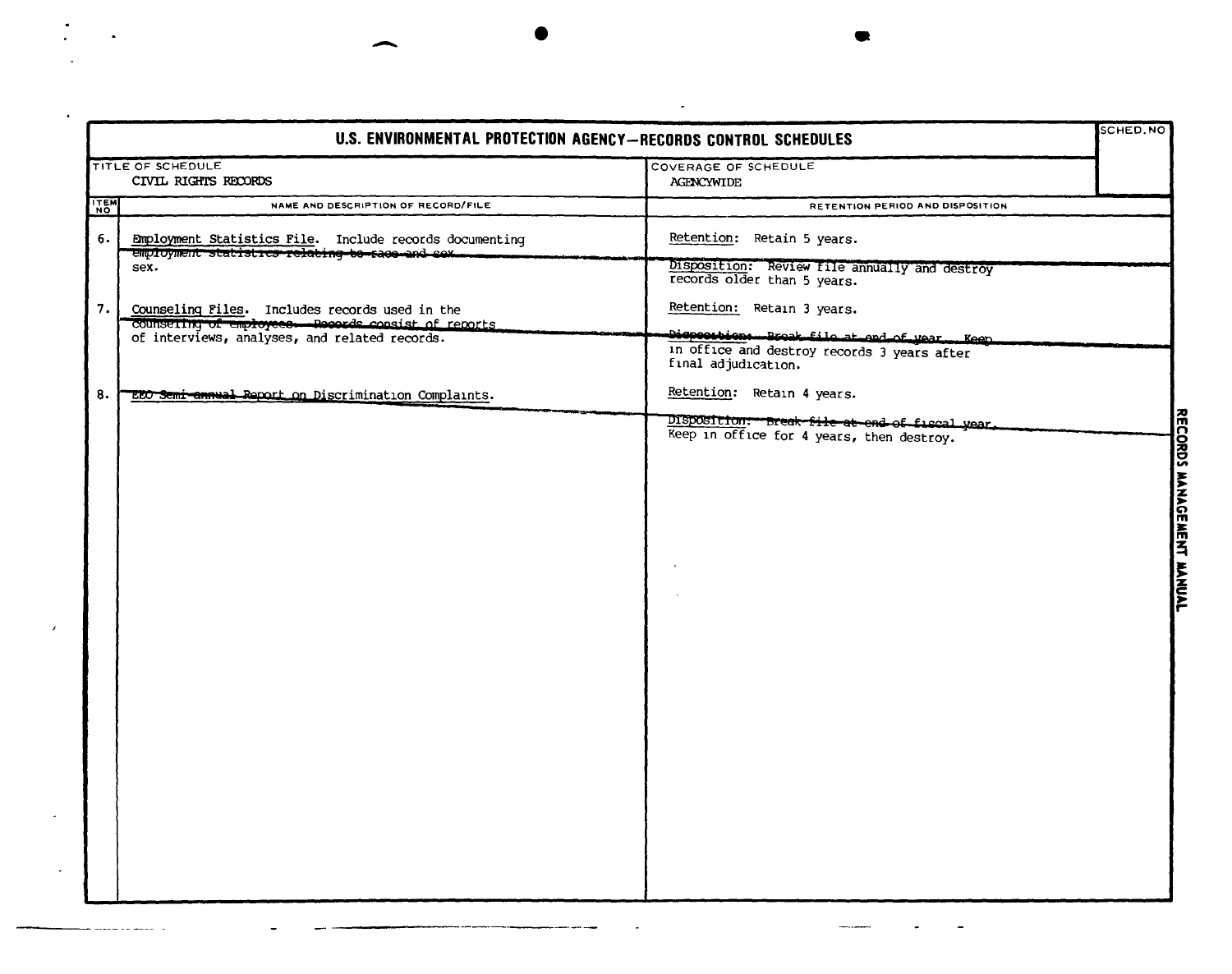Atch to SF 115 (Revised Item Numbers compared to Frevious Item Numbers,<br>Schedule Number, and NARS Job Number)

 $\frac{1}{2}$ 

÷.

Civil Rights Records Title Of Schedule:

| <b>REVISED</b> |               | PREVIOUS     |                      |
|----------------|---------------|--------------|----------------------|
| Item Numbers   | Item No.      | Schedule No. | NARS Job No.         |
| Ŀ              | $\mathcal{Z}$ | $B-16$       | $NC1 - 412 - 75 - 8$ |
| 2.             |               |              | NC1-412-80-2         |
| $3.$ (New)     |               |              |                      |
| $4.$ (New)     |               |              |                      |
| $5.$ (New)     |               |              |                      |
| $6.$ (New)     |               |              |                      |
| 7              | ス             |              |                      |
| $B.$ (New)     |               |              |                      |
| $9.$ (New)     |               |              |                      |
| 10. (New)      |               |              |                      |
|                |               |              |                      |